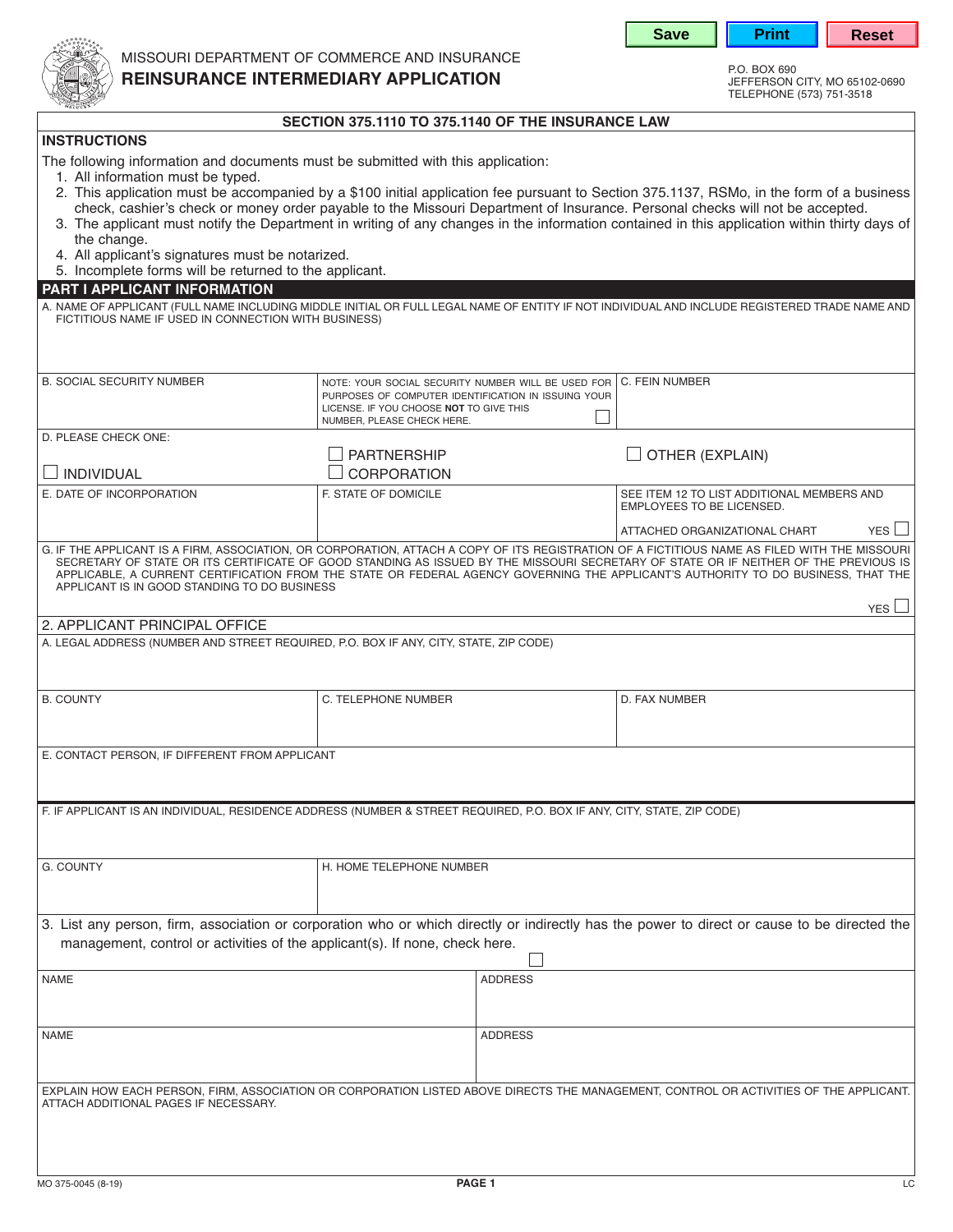|            |                                                                                                                                                                                                                                                                                                                                                                                                                                                                                                                                                                                                                                                                                                                                                                                                                                   |                                     | 4. PLEASE CHECK ONE: THIS IS AN APPLICATION TO ACT AS A:                                                                                                                                                                                                                                                                                              |                    |  |     |            |                                  |                                       |  |
|------------|-----------------------------------------------------------------------------------------------------------------------------------------------------------------------------------------------------------------------------------------------------------------------------------------------------------------------------------------------------------------------------------------------------------------------------------------------------------------------------------------------------------------------------------------------------------------------------------------------------------------------------------------------------------------------------------------------------------------------------------------------------------------------------------------------------------------------------------|-------------------------------------|-------------------------------------------------------------------------------------------------------------------------------------------------------------------------------------------------------------------------------------------------------------------------------------------------------------------------------------------------------|--------------------|--|-----|------------|----------------------------------|---------------------------------------|--|
|            |                                                                                                                                                                                                                                                                                                                                                                                                                                                                                                                                                                                                                                                                                                                                                                                                                                   |                                     | REINSURANCE INTERMEDIARY-BROKER                                                                                                                                                                                                                                                                                                                       |                    |  |     |            | REINSURANCE INTERMEDIARY-MANAGER |                                       |  |
|            | $\Box$ YES<br><b>NO</b><br>5. BUSINESS WILL BE CONDUCTED FROM AN OFFICE IN MISSOURI?                                                                                                                                                                                                                                                                                                                                                                                                                                                                                                                                                                                                                                                                                                                                              |                                     |                                                                                                                                                                                                                                                                                                                                                       |                    |  |     |            |                                  |                                       |  |
|            |                                                                                                                                                                                                                                                                                                                                                                                                                                                                                                                                                                                                                                                                                                                                                                                                                                   | 6. BUSINESS WILL BE CONDUCTED AS A: |                                                                                                                                                                                                                                                                                                                                                       |                    |  |     |            |                                  |                                       |  |
|            |                                                                                                                                                                                                                                                                                                                                                                                                                                                                                                                                                                                                                                                                                                                                                                                                                                   |                                     | RESIDENT REINSURANCE INTERMEDIARY                                                                                                                                                                                                                                                                                                                     |                    |  |     |            |                                  | NON-RESIDENT REINSURANCE INTERMEDIARY |  |
|            | Service" form.                                                                                                                                                                                                                                                                                                                                                                                                                                                                                                                                                                                                                                                                                                                                                                                                                    |                                     | 7. If you are a non-resident intermediary, you must complete the attached "Appointment of Attorney to Accept                                                                                                                                                                                                                                          |                    |  |     |            |                                  | $\Box$ YES $\Box$ N/A                 |  |
|            | 8. If you are a non-resident reinsurance intermediary maintaining an office in another state and hold a<br>reinsurance intermediary license from a state with a law substantially similar to Missouri's, attach a certified<br>statement from the insurance regulatory official from the state that has issued your reinsurance<br>$\Box$ YES $\Box$ N/A<br>intermediary license.                                                                                                                                                                                                                                                                                                                                                                                                                                                 |                                     |                                                                                                                                                                                                                                                                                                                                                       |                    |  |     |            |                                  |                                       |  |
|            |                                                                                                                                                                                                                                                                                                                                                                                                                                                                                                                                                                                                                                                                                                                                                                                                                                   |                                     | 9. Most recent audited financial statements are attached. Such statements are to be completed as specified<br>per Section 375.1025-375.1062, RSMo.                                                                                                                                                                                                    |                    |  |     |            |                                  | $\Box$ YES                            |  |
|            |                                                                                                                                                                                                                                                                                                                                                                                                                                                                                                                                                                                                                                                                                                                                                                                                                                   |                                     | 10. BOND AND INSURANCE REQUIREMENTS FOR REINSURANCE INTERMEDIARY-MANAGER ONLY<br>Attach to this application the Declarations page of any Fidelity and Errors and Omissions Insurance Policies or Bonds naming applicant<br>and its several members required by 20 CSR 700-7.100.                                                                      |                    |  |     |            |                                  |                                       |  |
|            |                                                                                                                                                                                                                                                                                                                                                                                                                                                                                                                                                                                                                                                                                                                                                                                                                                   | <b>FIDELITY BOND</b>                | <b>LI</b> YES                                                                                                                                                                                                                                                                                                                                         | <b>NO</b>          |  | E&O | $\Box$ YES | $\Box$ NO                        |                                       |  |
|            |                                                                                                                                                                                                                                                                                                                                                                                                                                                                                                                                                                                                                                                                                                                                                                                                                                   |                                     | PART II GENERAL INTERROGATORIES                                                                                                                                                                                                                                                                                                                       |                    |  |     |            |                                  |                                       |  |
|            | 11. The following information is required by Section 375.1115.5, RSMo. The director may refuse to issue a reinsurance intermediary license<br>if in the director's judgment the applicant, anyone named on the application, or any member, principal, officer or director of the applicant,<br>or any controlling person of the applicant is not trustworthy to act as a reinsurance intermediary or that applicant has failed to comply with<br>any prerequisite for the issuance of the license.<br>ALL APPLICANTS MUST ANSWER THE FOLLOWING QUESTIONS. If the answer to any question is Yes, ATTACH A DETAILED<br>EXPLANATION. "You" includes individual applicants, members of partnerships, officers, directors of corporations, applicant's<br>members and designated employees, and anyone else acting under this license. |                                     |                                                                                                                                                                                                                                                                                                                                                       |                    |  |     |            |                                  |                                       |  |
| <b>YES</b> | NO                                                                                                                                                                                                                                                                                                                                                                                                                                                                                                                                                                                                                                                                                                                                                                                                                                |                                     |                                                                                                                                                                                                                                                                                                                                                       |                    |  |     |            |                                  |                                       |  |
|            |                                                                                                                                                                                                                                                                                                                                                                                                                                                                                                                                                                                                                                                                                                                                                                                                                                   |                                     | A. Have you ever been or are you currently licensed as an insurance agent in Missouri? If yes, please give license number and                                                                                                                                                                                                                         |                    |  |     |            |                                  |                                       |  |
|            |                                                                                                                                                                                                                                                                                                                                                                                                                                                                                                                                                                                                                                                                                                                                                                                                                                   | lines.                              | $\Box$ Current<br>$\Box$ Former                                                                                                                                                                                                                                                                                                                       | License $#$ $\_\_$ |  |     |            | Lines                            |                                       |  |
|            |                                                                                                                                                                                                                                                                                                                                                                                                                                                                                                                                                                                                                                                                                                                                                                                                                                   |                                     | B. Have you ever been convicted of or are you currently charged with any criminal offense (felony, gross misdemeanor or<br>misdemeanor) other than traffic violations in any State or Federal Court?                                                                                                                                                  |                    |  |     |            |                                  |                                       |  |
|            | C. Have you ever been a defendant in any lawsuit involving claims of fraud, misrepresentation, conversion, mismanagement of<br>funds or breach of fiduciary duty?                                                                                                                                                                                                                                                                                                                                                                                                                                                                                                                                                                                                                                                                 |                                     |                                                                                                                                                                                                                                                                                                                                                       |                    |  |     |            |                                  |                                       |  |
|            |                                                                                                                                                                                                                                                                                                                                                                                                                                                                                                                                                                                                                                                                                                                                                                                                                                   |                                     | D. Have you ever been charged in any capacity whatsoever with irregularities in money or any other transactions?                                                                                                                                                                                                                                      |                    |  |     |            |                                  |                                       |  |
|            |                                                                                                                                                                                                                                                                                                                                                                                                                                                                                                                                                                                                                                                                                                                                                                                                                                   |                                     | E. Have you ever compromised liabilities with creditors, been insolvent or adjudged a bankrupt?                                                                                                                                                                                                                                                       |                    |  |     |            |                                  |                                       |  |
|            | F. Does any individual or organization claim that you as an individual or that any corporation or partnership of which you are or<br>have been a member are indebted to them for any overdue and unpaid balance arising out of an insurance or reinsurance<br>transaction?                                                                                                                                                                                                                                                                                                                                                                                                                                                                                                                                                        |                                     |                                                                                                                                                                                                                                                                                                                                                       |                    |  |     |            |                                  |                                       |  |
|            |                                                                                                                                                                                                                                                                                                                                                                                                                                                                                                                                                                                                                                                                                                                                                                                                                                   |                                     | G. Have you ever been the subject of any inquiry or investigation by any Division of the Missouri Department of Justice or any<br>other state or federal governmental agency?                                                                                                                                                                         |                    |  |     |            |                                  |                                       |  |
|            |                                                                                                                                                                                                                                                                                                                                                                                                                                                                                                                                                                                                                                                                                                                                                                                                                                   |                                     | H. Have you or has any occupational or business license held by you been censured, suspended, revoked, canceled,<br>terminated or been the subject of any type of administrative action in any state including Missouri? (Do not include<br>termination due to noncompliance with educational requirements or voluntary non-renewal of your license.) |                    |  |     |            |                                  |                                       |  |
|            |                                                                                                                                                                                                                                                                                                                                                                                                                                                                                                                                                                                                                                                                                                                                                                                                                                   |                                     | I. Have you ever been discharged or had a contract of agency terminated by any insurer or employer?                                                                                                                                                                                                                                                   |                    |  |     |            |                                  |                                       |  |
|            |                                                                                                                                                                                                                                                                                                                                                                                                                                                                                                                                                                                                                                                                                                                                                                                                                                   |                                     | J. Has your application to obtain a reinsurance intermediary license been denied by any state in the past twelve<br>$(12)$ months?                                                                                                                                                                                                                    |                    |  |     |            |                                  |                                       |  |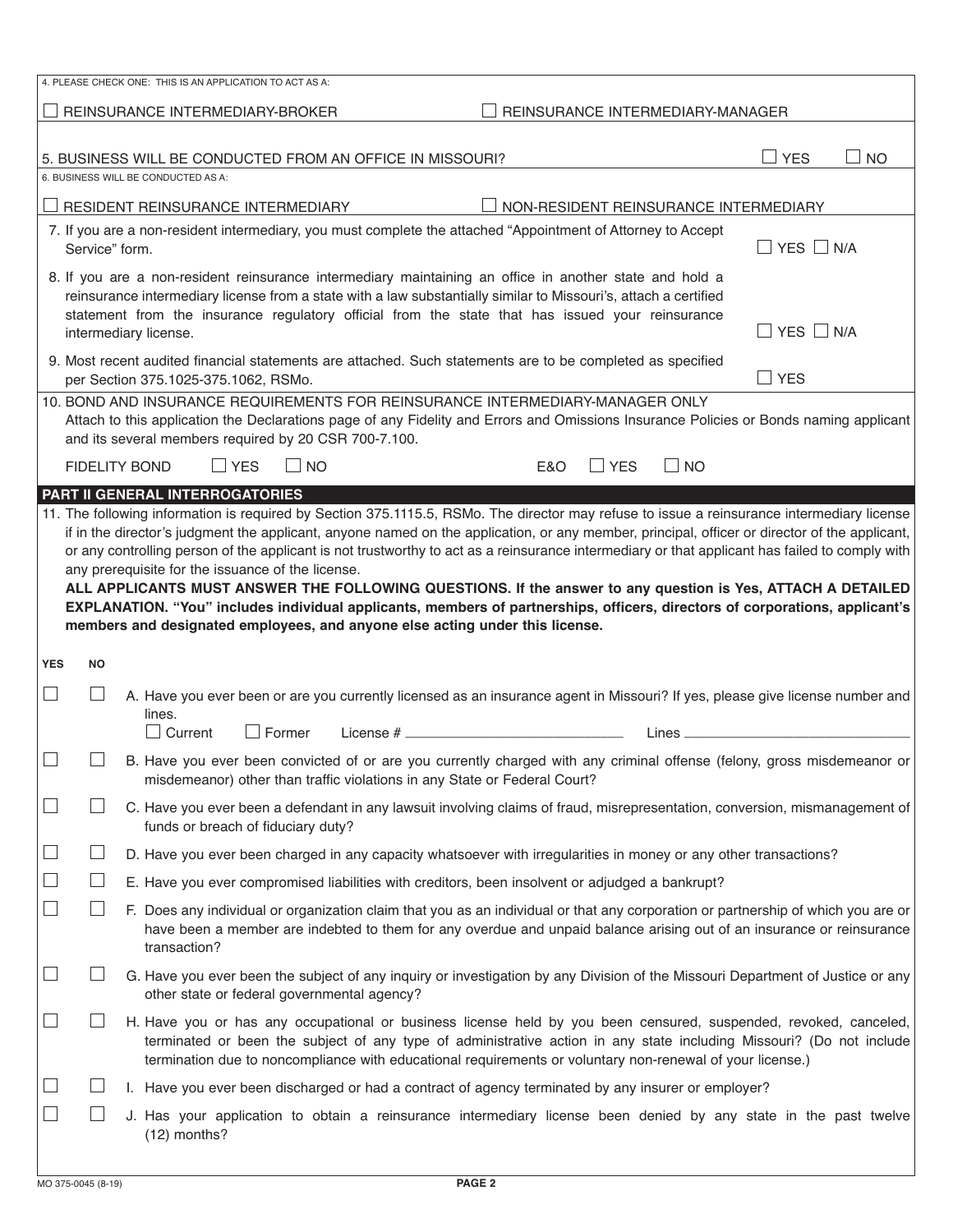| Director.                                                                |                                                                                              | 12. The books and records of the Applicant Reinsurance Intermediary will be maintained at the following location for examination by the   |                             |  |  |
|--------------------------------------------------------------------------|----------------------------------------------------------------------------------------------|-------------------------------------------------------------------------------------------------------------------------------------------|-----------------------------|--|--|
| <b>CONTACT PERSON</b>                                                    |                                                                                              |                                                                                                                                           | TELEPHONE NUMBER            |  |  |
|                                                                          |                                                                                              |                                                                                                                                           |                             |  |  |
| <b>ADDRESS</b>                                                           |                                                                                              |                                                                                                                                           |                             |  |  |
|                                                                          |                                                                                              |                                                                                                                                           |                             |  |  |
|                                                                          | 13. Attach a list of all states in which the reinsurance intermediary is currently licensed. |                                                                                                                                           |                             |  |  |
|                                                                          |                                                                                              |                                                                                                                                           |                             |  |  |
| which the RM represents.                                                 |                                                                                              | 14. If the applicant is a reinsurance intermediary manager (RM) attach a list of Missouri domiciled reinsurers                            |                             |  |  |
|                                                                          | license and give information requested below:                                                | 15. List all of the applicant's members including officers, directors or owners and designated employees, or anyone else acting under the |                             |  |  |
| <b>NAME</b>                                                              |                                                                                              | <b>POSITION</b>                                                                                                                           | SOCIAL SECURITY NUMBER      |  |  |
|                                                                          |                                                                                              |                                                                                                                                           |                             |  |  |
| $\Box$ Member                                                            | DATE OF BIRTH                                                                                | <b>SEX</b>                                                                                                                                | Will act as                 |  |  |
|                                                                          |                                                                                              |                                                                                                                                           | intermediary                |  |  |
| Employee                                                                 | RESIDENCE ADDRESS (NUMBER AND STREET, CITY OR P.O. BOX, STATE, ZIP CODE)                     | $\Box$ M<br>$\Box$ F                                                                                                                      | Check Here                  |  |  |
|                                                                          |                                                                                              |                                                                                                                                           |                             |  |  |
|                                                                          |                                                                                              |                                                                                                                                           |                             |  |  |
| <b>NAME</b>                                                              |                                                                                              | <b>POSITION</b>                                                                                                                           | SOCIAL SECURITY NUMBER      |  |  |
|                                                                          |                                                                                              |                                                                                                                                           |                             |  |  |
| $\Box$ Member                                                            | DATE OF BIRTH                                                                                | <b>SEX</b>                                                                                                                                | Will act as                 |  |  |
| Employee                                                                 |                                                                                              | $\Box$ F<br>$\square$ M                                                                                                                   | intermediary<br>Check Here  |  |  |
|                                                                          | RESIDENCE ADDRESS (NUMBER AND STREET, CITY OR P.O. BOX, STATE, ZIP CODE)                     |                                                                                                                                           |                             |  |  |
|                                                                          |                                                                                              |                                                                                                                                           |                             |  |  |
| <b>NAME</b>                                                              |                                                                                              | <b>POSITION</b>                                                                                                                           | SOCIAL SECURITY NUMBER      |  |  |
|                                                                          |                                                                                              |                                                                                                                                           |                             |  |  |
|                                                                          |                                                                                              |                                                                                                                                           |                             |  |  |
| Member                                                                   | DATE OF BIRTH                                                                                | SEX                                                                                                                                       | Will act as<br>intermediary |  |  |
| Employee                                                                 |                                                                                              | $\Box$ F<br>$\Box$ M                                                                                                                      | Check Here                  |  |  |
| RESIDENCE ADDRESS (NUMBER AND STREET, CITY OR P.O. BOX, STATE, ZIP CODE) |                                                                                              |                                                                                                                                           |                             |  |  |
|                                                                          |                                                                                              |                                                                                                                                           |                             |  |  |
| <b>NAME</b>                                                              |                                                                                              | <b>POSITION</b>                                                                                                                           | SOCIAL SECURITY NUMBER      |  |  |
|                                                                          |                                                                                              |                                                                                                                                           |                             |  |  |
|                                                                          | DATE OF BIRTH                                                                                | <b>SEX</b>                                                                                                                                | Will act as                 |  |  |
| Member<br>- 1                                                            |                                                                                              |                                                                                                                                           | intermediary                |  |  |
| Employee                                                                 | RESIDENCE ADDRESS (NUMBER AND STREET, CITY OR P.O. BOX, STATE, ZIP CODE)                     | $\Box$ F<br>$\Box$ M                                                                                                                      | Check Here                  |  |  |
|                                                                          |                                                                                              |                                                                                                                                           |                             |  |  |
|                                                                          |                                                                                              |                                                                                                                                           |                             |  |  |
|                                                                          |                                                                                              |                                                                                                                                           |                             |  |  |
|                                                                          |                                                                                              |                                                                                                                                           |                             |  |  |
|                                                                          |                                                                                              | <b>ATTACH SUPPLEMENTAL SHEETS IF NECESSARY</b>                                                                                            |                             |  |  |
|                                                                          |                                                                                              |                                                                                                                                           |                             |  |  |
|                                                                          |                                                                                              |                                                                                                                                           |                             |  |  |
| MO 375-0045 (8-19)                                                       |                                                                                              | PAGE 3                                                                                                                                    |                             |  |  |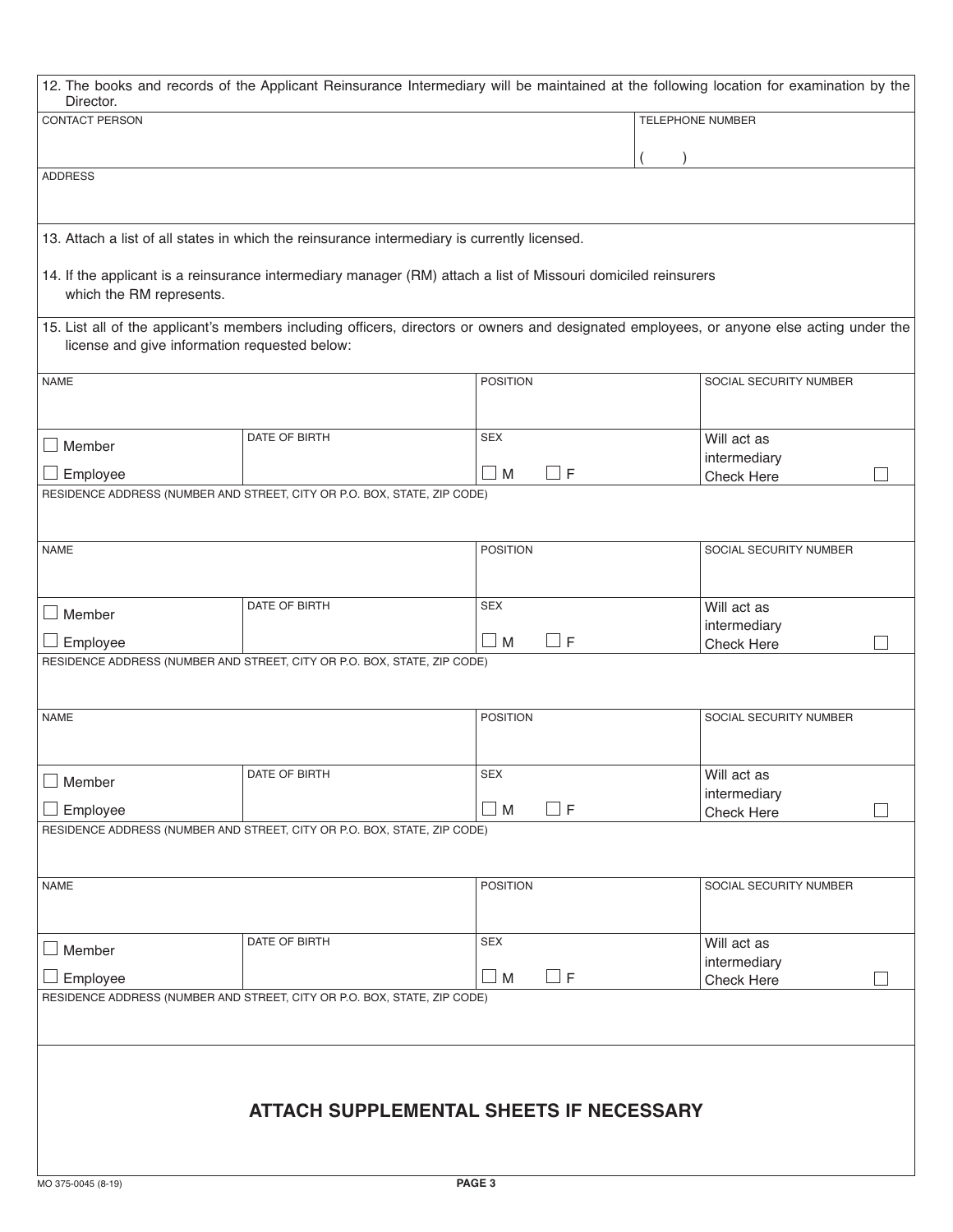## **PART III**

| THE DIRECTOR MAY REQUEST ANY ADDITIONAL RELEVANT INFORMATION IN THE FORM NECESSARY IN CONNECTION WITH<br>THIS APPLICATION. |             |
|----------------------------------------------------------------------------------------------------------------------------|-------------|
| I HEREBY CERTIFY THE ABOVE STATEMENTS TO BE TRUE AND CORRECT:                                                              |             |
| <b>PARTNERSHIP ACKNOWLEDGEMENT</b>                                                                                         |             |
| PARTNER'S SIGNATURE<br>$\blacktriangleright$                                                                               | DATE SIGNED |
| PLEASE PRINT OR TYPE NAME                                                                                                  |             |
| PARTNER'S SIGNATURE<br>$\blacktriangleright$                                                                               | DATE SIGNED |
| PLEASE PRINT OR TYPE NAME                                                                                                  |             |
| <b>CORPORATE ACKNOWLEDGEMENT*</b>                                                                                          |             |
| AUTHORIZED OFFICER'S SIGNATURE<br>$\blacktriangleright$                                                                    | DATE SIGNED |
| PLEASE PRINT OR TYPE NAME                                                                                                  |             |
| AUTHORIZED OFFICER'S SIGNATURE<br>$\blacktriangleright$                                                                    | DATE SIGNED |
| PLEASE PRINT OR TYPE NAME                                                                                                  |             |
| INDIVIDUAL ACKNOWLEDGEMENT, IF OTHER THAN ABOVE                                                                            |             |
| SIGNATURE<br>$\blacktriangleright$                                                                                         | DATE SIGNED |
| PLEASE PRINT OR TYPE NAME                                                                                                  |             |

**\*IF CORPORATION, ATTACH PERTINENT CORPORATE RESOLUTION AUTHORIZATION APPLICATION.**

| <b>NOTARY INFORMATION</b>                                       |                                       |                                        |                                       |
|-----------------------------------------------------------------|---------------------------------------|----------------------------------------|---------------------------------------|
| NOTARY PUBLIC EMBOSSER OR<br><b>BLACK INK RUBBER STAMP SEAL</b> | STATE OF                              |                                        | COUNTY (OR CITY OF ST. LOUIS)         |
|                                                                 | SUBSCRIBED AND SWORN BEFORE ME, THIS  |                                        |                                       |
|                                                                 | DAY OF                                | <b>YEAR</b>                            | USE RUBBER STAMP IN CLEAR AREA BELOW. |
|                                                                 | NOTARY PUBLIC SIGNATURE               | <b>MY COMMISSION</b><br><b>EXPIRES</b> |                                       |
|                                                                 | NOTARY PUBLIC NAME (TYPED OR PRINTED) |                                        |                                       |
| MO 375-0045 (8-19)                                              | PAGE 4                                |                                        |                                       |